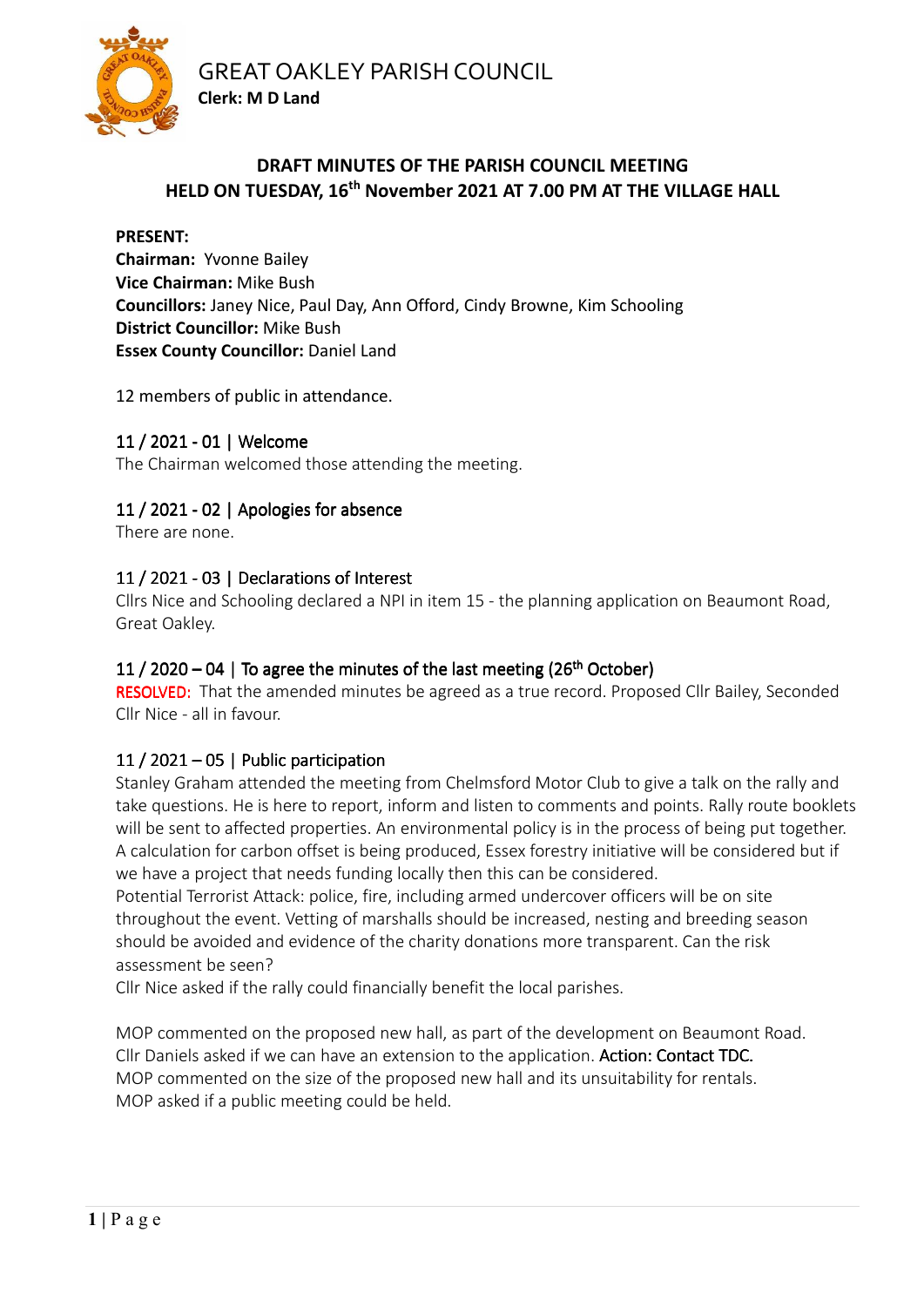

# GREAT OAKLEY PARISH COUNCIL

**Clerk: M D Land** 

# 11 / 2021 - 06 | District Councillor Report

Cllr Bush gave an update on the following matters. Nothing to report.

# 11 / 2021 - 07 | County Councillor Report

Cllr Land reported on the following matters: Lorry Diversion A120 30mph marker signs Action: devolution application.

# 11 / 2021 - 08 | Clerk Report / Correspondence

Email from MOP – conduct during meetings Email from MOP – light filters Email from MOP – amendment to minutes

# 11/ 2021 -09| Chairman's Report | Chairman's Report| Chairman's Report

Thanks to all Cllrs for their efforts. Thank you for attending the Remembrance Sunday Service – well attended. On behalf of Mrs Tierney, thanks to those who attended the funeral. Very respectful.

# 11 / 2021 - 10 | Reports

## Recreation Field, Play Area and Greenswards, Burial Ground, Great Oakley and Stones Green in Bloom

Cllr Daniels mentioned he had started work on the phone box. Do we want all sides glazed?

Could we have a light re-instated, could they put a frost stat in - **ACTION: A&J Lighting to quote.** 

## Public Rights of Way / Footpaths

No report.

#### Villages in Bloom

No report.

TDALC

No meeting.

#### **Village Hall**

Potential install of grant items in the coming month

#### Stones Green

Nothing to report.

## 11 / 2021 – 11 | Community Safety

The Community Safety strategy is on the website. We are looking after everybody's safety in the village on roads, pavements, meetings etc

## 11 / 2021 – 12 | Carbon Reduction

A represemative from Chelmsford Motor Club attended the meeting as per notes above.